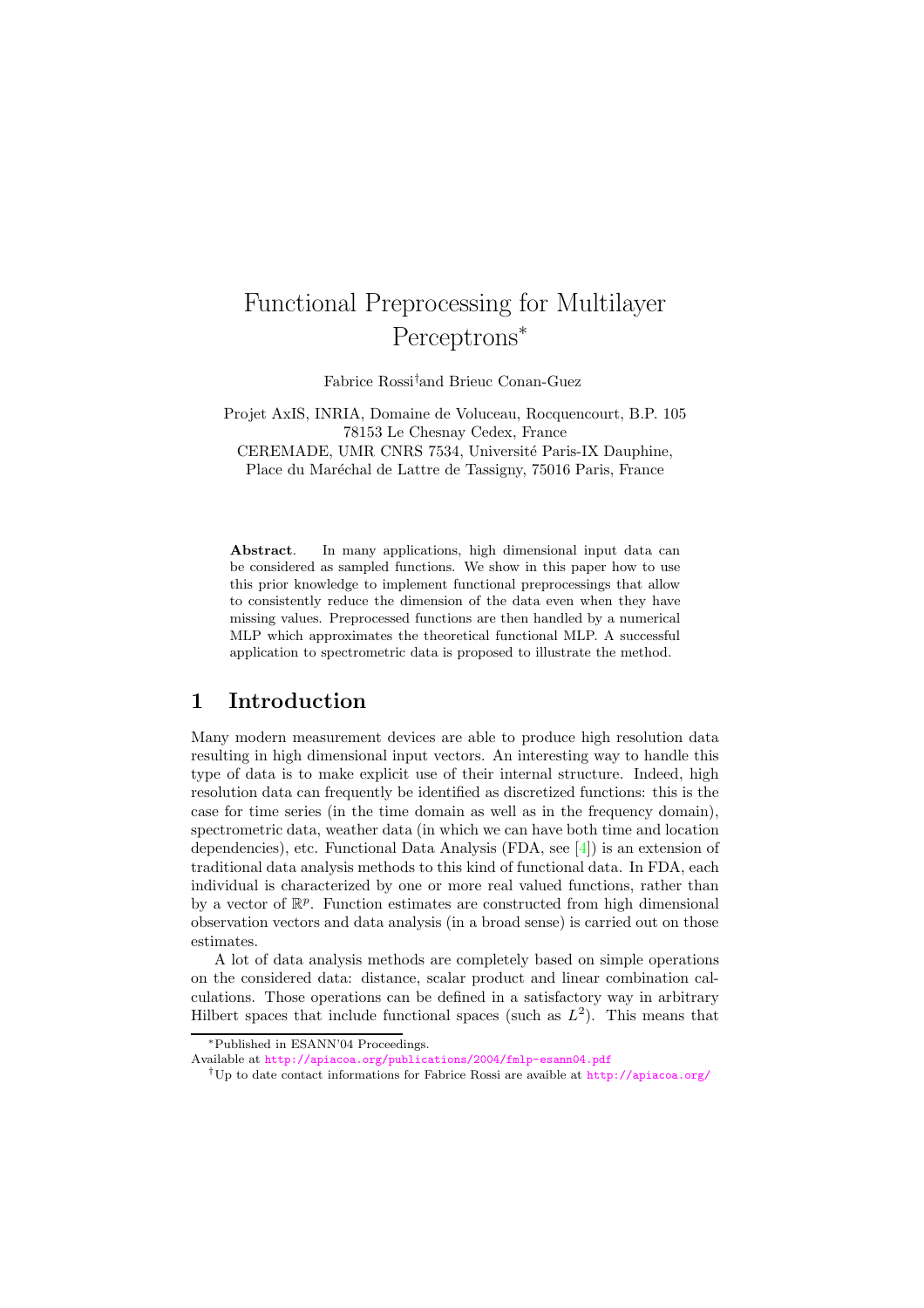many data analysis methods can be extended to work directly with functional inputs. There are of course some theoretical problems induced by the infinite dimension of the considered spaces, but nevertheless, traditional data analysis methods have been successfully adapted to functional data, both on theoretical and practical point of views. We refer to [\[4\]](#page-6-0) for a comprehensive introduction to those methods, especially to functional principal component analysis and functional linear models. For regression and discrimination problems, recent developments of FDA include non linear models such as multilayer perceptrons  $[1, 5]$  $[1, 5]$  $[1, 5]$  and non parametric models  $[2, 3]$  $[2, 3]$  $[2, 3]$ .

The most interesting aspect of FDA is the preprocessing phase in which high dimensional input vectors are used to estimate functions. This phase allows to work for instance with missing data, irregularly sampled curves and/or noisy observations. Indeed, as it is not possible to directly manipulate functions, we have to rely on a computer friendly representation: this is obtained thanks to a basis expansion in the functional space, for instance with a Bspline approximation. The choice of a fixed basis allows both to introduce prior knowledge (for instance a Fourier basis for periodic functions such daily temperature observations in a fixed location) and to deal with problems in the data (irregular sampling and noise). Moreover, a regular representation can be used to implement functional transformation such as derivation, integration, etc.

In this paper, we show how a functional preprocessing can become almost mandatory to model efficiently spectrometric observations with missing data.

## 2 Functional Multilayer Perceptron

In [\[1,](#page-5-0) [5\]](#page-6-1), we have proposed an adaptation of Multilayer Perceptrons (MLP) to functional data. This adaptation is based on the fact that MLP neurons operate by computing a scalar product between their input vector and a weight vector. More precisely, a neuron computes a function from a Hilbert space  $H$  to  $\mathbb R$ defined by  $N(x) = T(\langle w, x \rangle + b)$ , where  $\langle \cdot, \cdot \rangle$  denotes the scalar product on H, w denotes the weight vector (which belongs to H like x), b is the real valued threshold and T is an activation function from  $\mathbb R$  to  $\mathbb R$ .

Numerical MLPs correspond to the particular case where  $H = \mathbb{R}^p$  for a given p. Obviously, we can choose  $H = L^2(Z)$  to obtain a neuron that works on square integrable functions defined on an input space Z. In this case,  $\langle w, x \rangle$ is in fact  $\int w(u)x(u)du$  and w is called a weight function. We can also work easily with multiple input functions by using an appropriate Hilbert space. As the output of the proposed neuron is always a real number, the first hidden layer of the MLP is the only one which has to deal with functional inputs. Subsequent layers are traditional numerical neurons. The obtained MLP is called a Functional MLP (FMLP).

We have demonstrated in [\[5\]](#page-6-1) that the proposed model has the universal approximation property, as long as we aim at approximating continuous functions defined on a compact subset of H.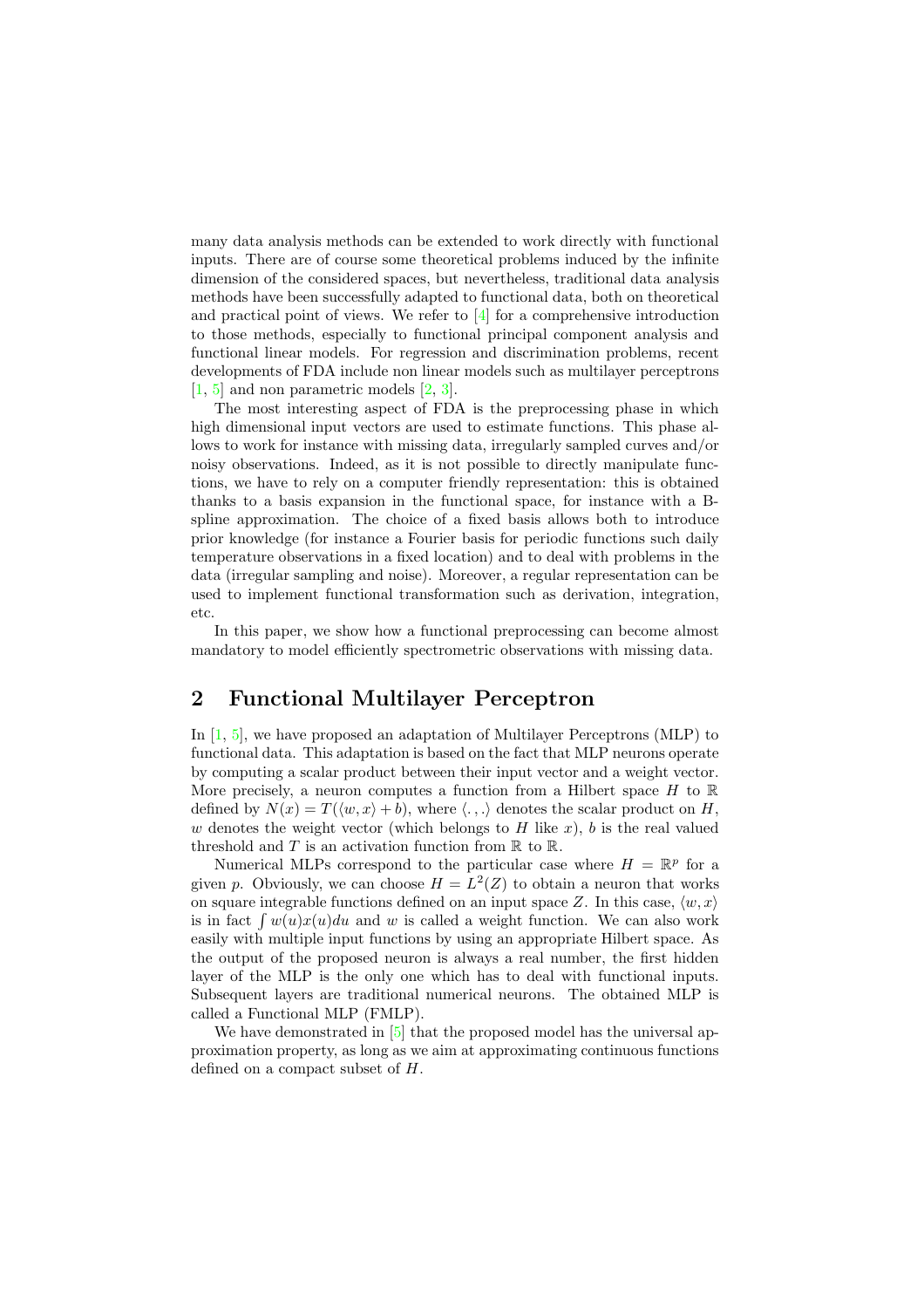#### 3 A practical implementation

As explained in the introduction, FDA consists in modeling high dimensional data as functions. We assume therefore that each example is given as a finite set of input/output pairs, i.e. example i corresponds to  $m^i$  pairs  $(x_j^i, y_j^i)_{1 \leq j \leq m^i}$ . FDA main assumption is that there is a regular function  $g^i$  such that  $y^i_j =$  $g^{i}(x_{j}^{i}) + \epsilon_{j}^{i}$ , where  $\epsilon_{j}^{i}$  is an observation noise. In this model, both  $m^{i}$ , the number of observations, and the  $(x_j^i)_{1 \leq j \leq m^i}$  can depend on *i*. This allows to take into account missing data and more generally irregular sampling.

Of course, the model proposed in the previous section cannot be implemented directly to the considered data as this would mean that we have exact knowledge of input functions and that we can calculate exactly integrals. In [\[1\]](#page-5-0) we proposed an implementation of the FMLP model in which functions are first represented thanks to a basis expansion and then processed by a functional MLP (this is the traditional method in FDA). We showed that both universal approximation and consistent parameter estimation hold for this model.

In  $[1]$ , we only considered a fixed functional basis. That is, we assume given a Hilbert basis for the functional space,  $(\phi_k)_{k \in \mathbb{N}}$  and we approximate  $g^i$ thanks to its coordinates on the  $q$  first functions of the basis. We have therefore  $g^i \simeq \sum_{k=1}^q \alpha_k(g^i)\phi_k$ , where  $\alpha$  is the projection operator from H to the vectorial space spanned by the q first basis functions. For each  $g^i$ , an approximation of the vector  $\alpha(g^i)$  is obtained by minimizing the following distortion:

$$
\sum_{j=1}^{m^i} \left( \sum_{k=1}^q \alpha_k (g^i) \phi_k (x_j^i) - y_i^j \right)^2,
$$

which is an approximation of the theoretical distortion  $\left\| \sum_{k=1}^q \alpha_k(g^i) \phi_k - g^j \right\|$ 2 that defines the projection of  $g^j$  on the q first basis functions.

The FMLP neuron is based on scalar product calculation. As  $g^j$  is replaced by its orthogonal projection on the  $q$  first basis functions, we can restrict ourselves to weight functions in the same vectorial space. We want therefore to calculate  $\langle f, g \rangle$  where both f and g belong to  $span(\phi_1, \ldots, \phi_q)$ . Obviously, we have:

$$
\langle f, g \rangle = \sum_{k=1}^q \sum_{l=1}^q \alpha_k(f) \alpha_l(g) \langle \phi_k, \phi_l \rangle = \sum_{l=1}^q \beta_l(f) \alpha_l(g),
$$

where  $\beta_l(f) = \sum_{k=1}^q \alpha_k(f) \langle \phi_k, \phi_l \rangle$ . This equation shows that with an appropriate choice of numerical coefficients, a scalar product between a weight function f and another function  $g$  is equal to a linear combination of the coordinates of g. Therefore, the FMLP neuron can be easily implemented as a numerical neuron working on the coordinates of input functions on the chosen truncated basis. The important point is that this way of handling functions is consistent: it is an approximation of the theoretical model which converges to it when the number of evaluation points increases.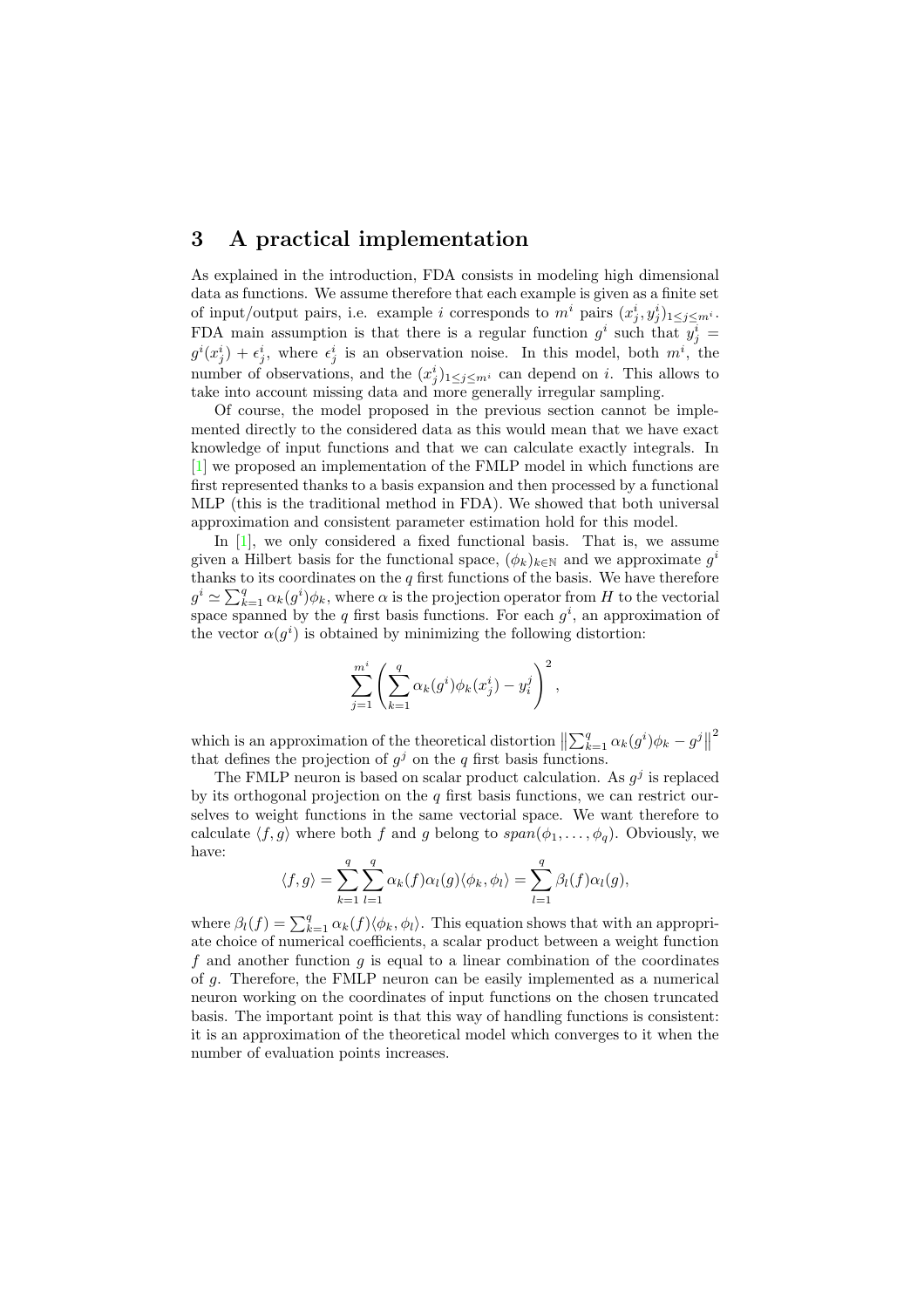#### 4 Functional preprocessing

In practice, it is quite common to end up with a high number of basis functions. Indeed, the standard method used to determine the optimal number of basis functions to retain is to build a cross-validation score for each function for a given truncated basis, and to choose the truncated basis that minimizes the mean cross-validation score for all input functions. For regular functions without noise, we can have almost no reduction in the size of the data. In this situation, FDA is still interesting as it allows to work with irregularly sampled data, but at the expense of dealing with high dimensional input vectors.

The standard way to address the dimension problem is to rely on a functional principal component analysis (PCA) [\[4\]](#page-6-0). As its multivariate counterpart, the functional PCA constructs an optimal reduced rank approximation of the original data. In the functional vision, this corresponds to building an optimal truncated basis for the observed functions, that is to choose  $q$  orthogonal functions  $\psi_1, \ldots, \psi_q$  such that the following distortion is minimal:

$$
\sum_{j=1}^n \left\|g^j - \sum_{k=1}^q \langle g^j, \psi^k \rangle \psi^k \right\|^2,
$$

where *n* denotes the number of functions. When the original functions  $g^j$  are regularly sampled and when we have no missing data, the functional PCA can be conducted as a traditional PCA on the sampled curves. When we have more complex data (irregular sampling, missing data, noise, etc.), we first estimate  $g^j$ thanks to a standard truncated basis, such a B-spline basis, and the we conduct a functional PCA (which can be in turn obtained thanks to a numerical PCA on preprocessed coordinates).

The interesting point is that the same argument used in the previous section to implement FMLP neuron thanks to coordinates on the truncated basis can be applied to the functional PCA representations. Indeed, the theoretical FMLP calculations can be approximated by a numerical MLP working on the coordinates of the original estimated functions in a basis made of principal functions.

## 5 An application to spectrometric data

We study in this section spectrometric data from food industry<sup>[1](#page-3-0)</sup>. Each observation is the near infrared absorbance spectrum of a meat sample (finely chopped), recorded on a Tecator Infratec Food and Feed Analyser (we have 215 spectra). More precisely, an observation consists in a 100 channel spectrum of absorbances in the wavelength range 850–1050 nm. The regression problem is to predict the percentage of fat in the meat sample based on the spectrum.

<span id="page-3-0"></span><sup>1</sup>available on statlib: <http://lib.stat.cmu.edu/datasets/tecator>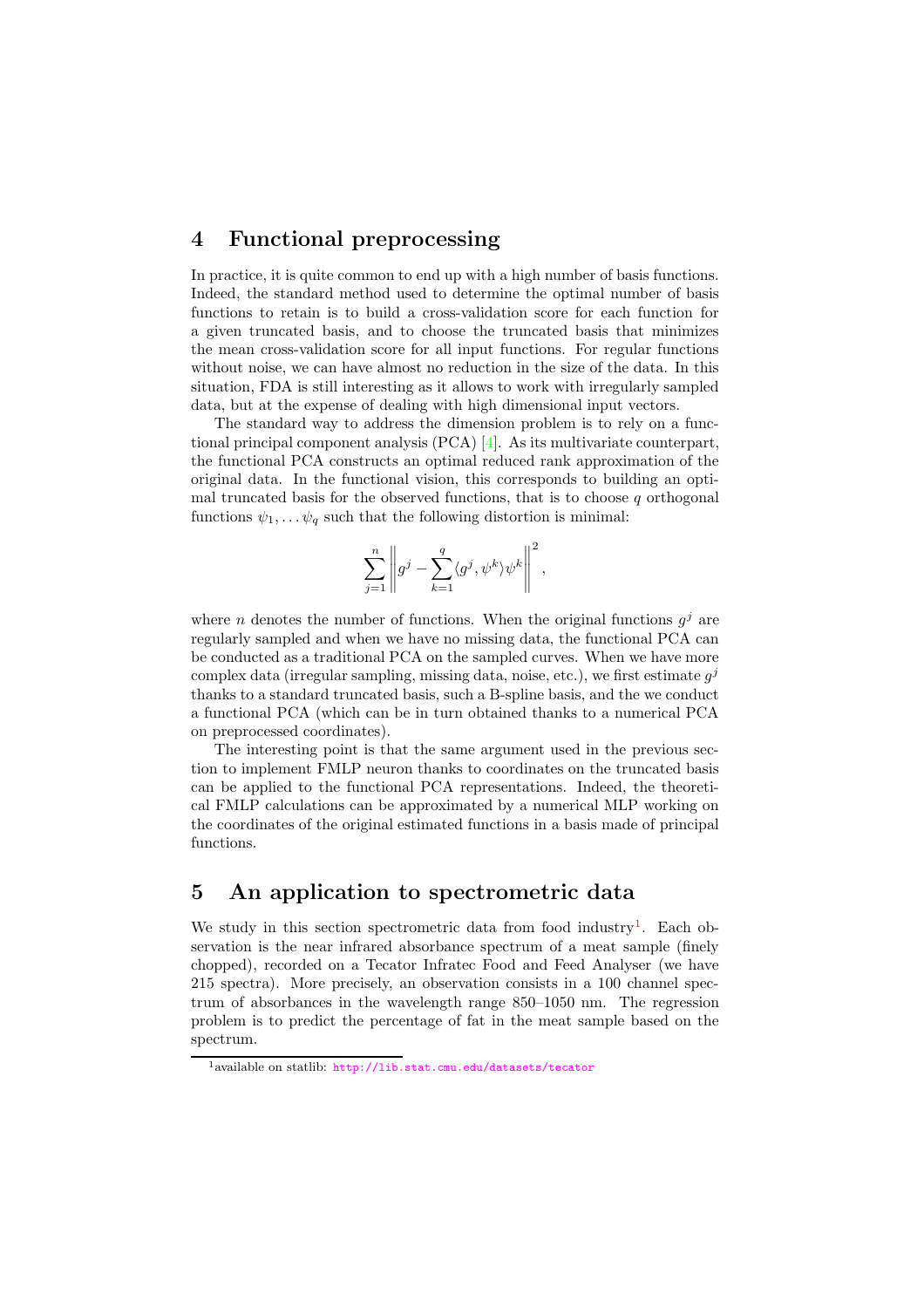The original contributor of the data reported in [\[6\]](#page-6-3) very good results: the root mean square prediction error (RMSE) on the test set was 0.42, with an ensemble of 10 MLP (with direct connection between the input and output layer), trained with a weight decay regularization term (three separates weight decays in fact). Meta-parameters of the model (the number of hidden neurons, the weight decays and the number of inputs) were determined by a Bayesian approach. An even more complex procedure with automatic input relevance determination leads to a RMSE of 0.36. An important point is that data are reduced from  $\mathbb{R}^{100}$  to  $\mathbb{R}^{12}$  by PCA (the number of principal components to keep is determined by the Bayesian approach).

In order to investigate the practical interest of functional MLP, we have set up a simpler model: an ensemble of 10 functional MLP, trained with only one weight decay parameter and with no direct connection. Meta-parameters are determined by k-fold cross-validation. We represent functions on a Bspline basis and we conduct a functional PCA. The cross-validation score for function estimation leads to a 61 B-spline basis. As this number is still quite high, the functional PCA is very interesting. The cross-validation selects 14 functional principal components and 3 hidden units. The ensemble functional MLP obtains a RMS of 0.42. This value is not surprising. Indeed the considered functions are very smooth and noiseless (that's why we keep 61 B-splines for 100 evaluation points), and sampling is regular. In this case, the functional PCA gives nearly identical results as the classical PCA conducted on sampled curves.

In order to show the full power of the functional approach, we have removed 10% of the original data. More precisely, we have deleted 10 observations chosen at random out of 100 in each spectrum. The resulting missing data model is the simplest possible one: data are missing at random. With the functional preprocessing, this deletion as no real consequence. Indeed we can still evaluate underlying functions. The cross-validation selects 59 B-splines for the representation of those functions, which is still quite big. Therefore, we perform a functional PCA and submit the coordinates of the original spectra on the functional principal components to the ensemble MLP. The cross-validation selects 12 principal components and 3 hidden neurons, which leads to a RMSE of 0.39. The small improvement is not really meaningful and we can conclude that the deletion of 10 % of the data has no real impact on the prediction quality.

We have compared the functional approach to traditional approaches in which missing data are replaced by estimated valued obtained from other observations. The simplest method consist in replacing missing data by the mean of the corresponding variable. In the current application, this leads to catastrophic performances as the RMSE increases to 8.9.

A more sophisticated method consists in using a k nearest neighbor  $(k-NN)$ algorithm: given an input vector in which the  $p$ -th coordinate is missing, we calculate its  $k$  nearest neighbors among vectors that do not miss this coordinate, and we replace the missing value by the average of the  $p$ -th coordinate of the  $k$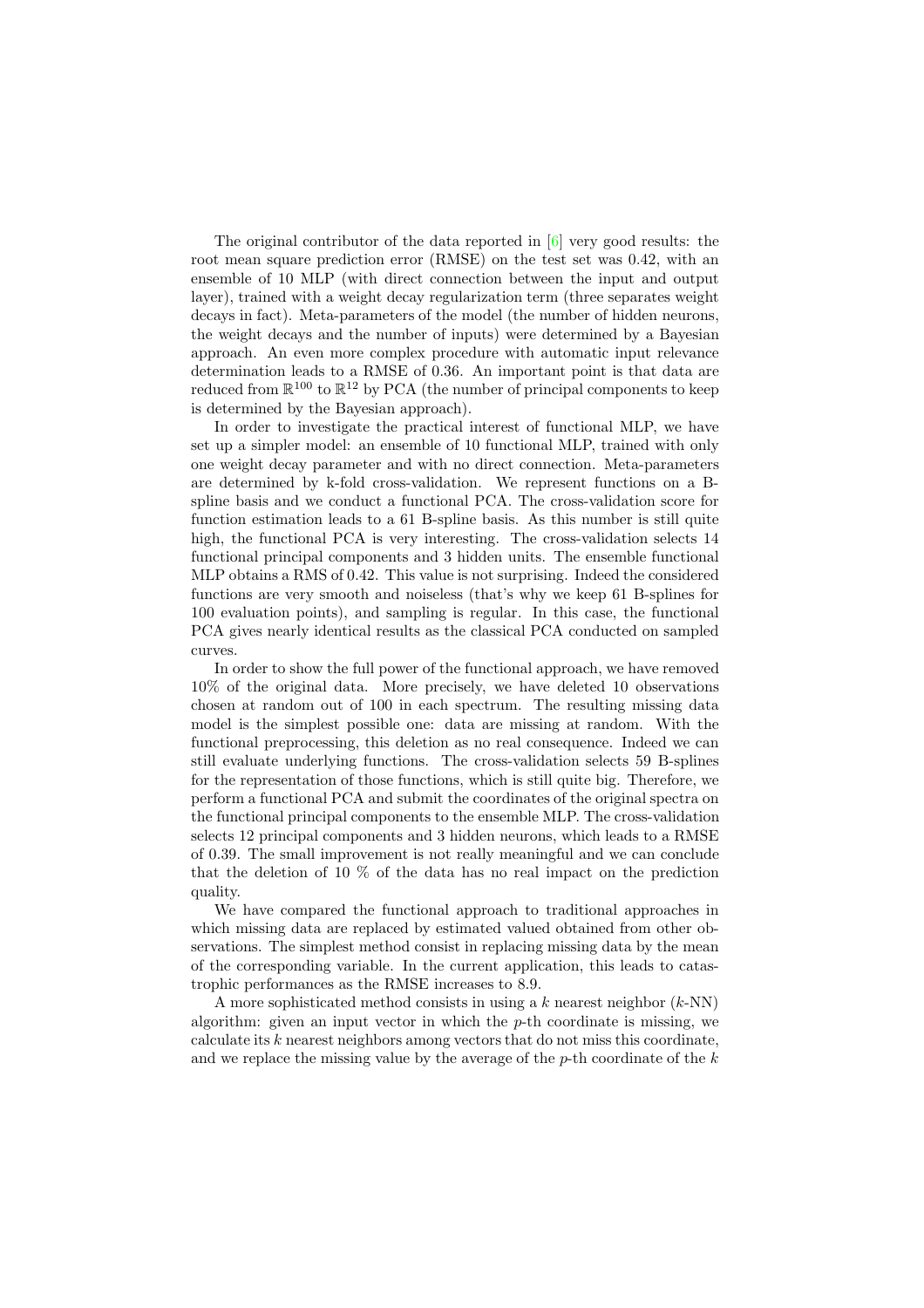nearest neighbors. The number of neighbors is determined by cross-validation. This method gives much better results than the mean replacement: with  $k = 4$ , we obtain a RMSE of 2.0. Nevertheless, this performances are still very bad compared to the functional approach.

|      | Method   Functional   Mean $k$ -NN   Mean $(cs)$   k-NN $(cs)$ |     |  |  |
|------|----------------------------------------------------------------|-----|--|--|
| RMSE | 0.39                                                           | 8.9 |  |  |

Table 1: RMSE for different missing data reconstruction methods (cs stands for centered and scaled spectra)

The very bad performances of the reconstruction methods are in fact consequences of the true functional nature of the problem. Indeed, it is well known (see e.g. [\[2,](#page-5-1) [3\]](#page-6-2)) that chemical properties are related to the shape of the spectrum rather than to its mean value. In order to include this prior knowledge in the reconstruction process, we have used both methods (replacement by the mean or by k-NN) on centered and scaled spectra: each spectrum is first centered with respect to its mean and scaled with respect to its variance. This scaling improves the performances and we obtain a RMSE of 1.7 for the mean replacement and 0.83 for the k-NN replacement (in this case the cross-validation chooses  $k = 2$ ). Even if the preprocessing improves a lot the performances, they are at best twice as bad as the one obtained with the functional approach.

## 6 Conclusion

The proposed experiment, albeit conducted on real world data, is of course heavily biased toward a functional approach and it is then not very surprising that a functional MLP performs very well on it. We will not therefore claim that the proposed method is a perfect way to handle missing data. Our main claim is that when we are dealing with data that clearly have a functional nature, trying a classical multivariate analysis is not a good idea. If the data are simple, i.e. noise free, regularly sampled and with no missing observations, FDA approaches give similar results to multivariate methods. But when we have complicated data, a functional preprocessing allows to use efficiently the prior knowledge that data are functions and performs therefore much better than multivariate approaches. Moreover, theoretical results give to the functional approaches a sound mathematical framework, exactly as for finite dimensional methods.

## <span id="page-5-0"></span>References

- [1] Brieuc Conan-Guez and Fabrice Rossi. Multilayer perceptrons for functional data analysis: a projection based approach. In José R. Dorronsoro, editor, Artificial Neural Networks – ICANN 2002, pages 667–672, Madrid, August 2002. Springer.
- <span id="page-5-1"></span>[2] Frédéric Ferraty and Philippe Vieu. The functional nonparametric model and application to spectrometric data. Computational Statistics, 17(4), 2002.